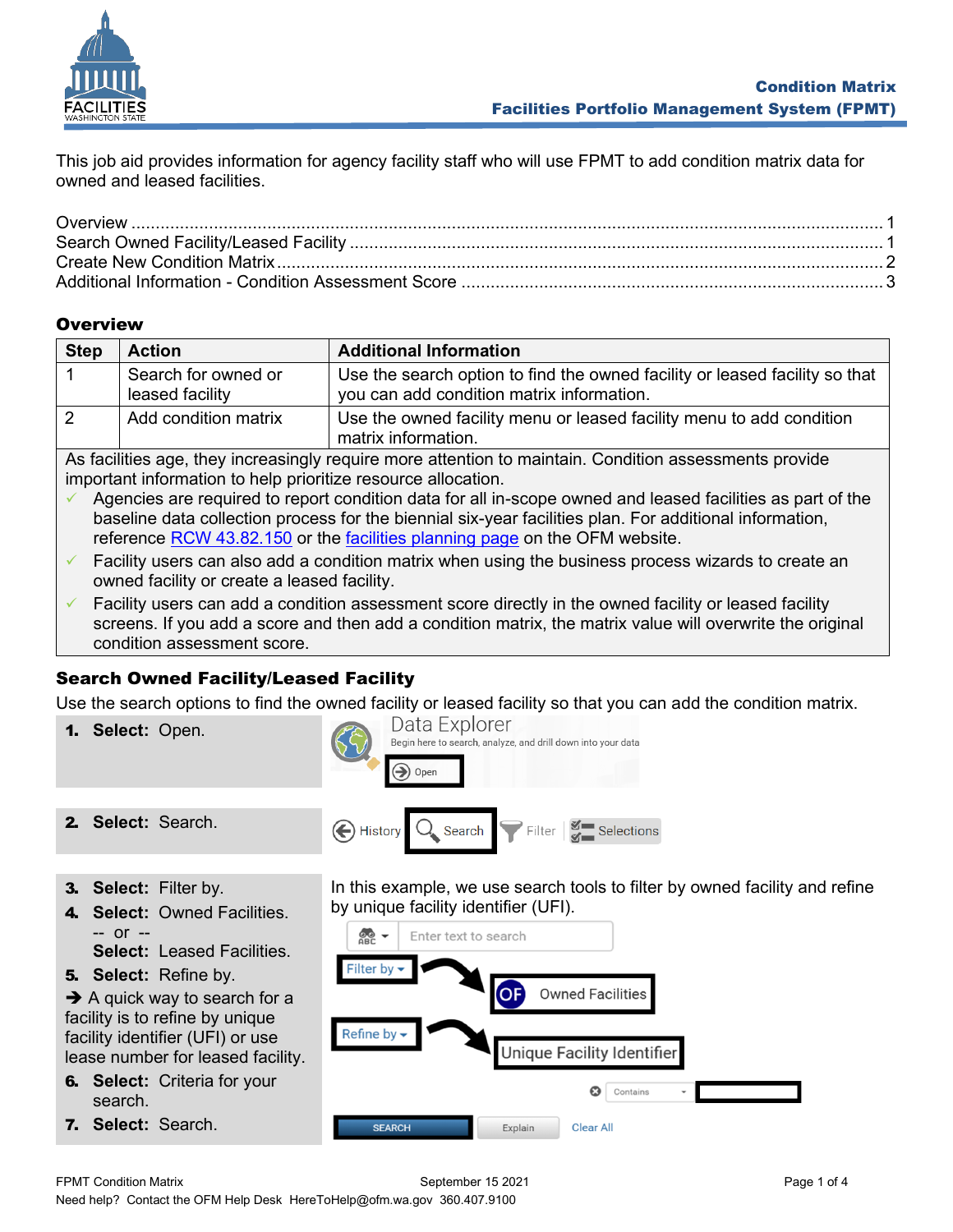

### <span id="page-1-0"></span>Create New Condition Matrix

Use the owned facility menu or leased facility menu to create a new condition matrix.

| <b>1. Select: Owned facility.</b><br>-- or --<br>Select: Leased facility.<br>2. Select: Menu.<br>3. Select: Add.                                                                                                                                                                                                                | <b>Owned Facilities</b><br>OF)<br><b>Leased Facilities</b><br>$\mathrm{Q}_{\!\scriptscriptstyle (\!\varsigma\!)}$<br>$Q_{\bullet}$<br>OF Sample<br><b>Sample</b><br>Owned Facility<br>Leased Facility<br>Unique Facility Identifier:<br>Unique Facility Identifier:<br>Open<br>Open<br>Agency Name:<br>Lease Number:<br>Manage<br>Manage<br>Lessee (Agency Name):<br>Agency Assigned Regional Name:<br>Select<br>$\left[\overline{\phantom{a}}\right]$ Documents (0)<br>Select<br>$\left[\overline{\phantom{a}}\right]$ Documents (0)<br>Photos (0)<br>Photos (0)<br>$\bigcirc$ Open:<br>→ Open<br><b>IN</b> Reports<br><b>In</b> Reports<br>$+$ Add<br>$+$ Add<br>$\mathscr{P}$ Edit<br>$\mathscr{P}$ Edit<br>Delete<br>$\overline{\mathbf{m}}$ Delete |
|---------------------------------------------------------------------------------------------------------------------------------------------------------------------------------------------------------------------------------------------------------------------------------------------------------------------------------|---------------------------------------------------------------------------------------------------------------------------------------------------------------------------------------------------------------------------------------------------------------------------------------------------------------------------------------------------------------------------------------------------------------------------------------------------------------------------------------------------------------------------------------------------------------------------------------------------------------------------------------------------------------------------------------------------------------------------------------------------------|
| <b>Select: Condition matrix.</b><br>4.                                                                                                                                                                                                                                                                                          | $\overline{\mathsf{CM}}$<br><b>Condition Matrix</b>                                                                                                                                                                                                                                                                                                                                                                                                                                                                                                                                                                                                                                                                                                     |
| <b>Select:</b> Create a new<br>5.<br>condition matrix.                                                                                                                                                                                                                                                                          | <b>Create a new Condition Matrix</b>                                                                                                                                                                                                                                                                                                                                                                                                                                                                                                                                                                                                                                                                                                                    |
| 6. Input: Name.<br>$\rightarrow$ Use unique facility identifier<br>(UFI) - fiscal year reported for<br>the name (UFI dash fiscal year).<br>$\rightarrow$ Description is optional.                                                                                                                                               | Advanced Mode<br><b>う mm Condition Matrix Properties</b><br>Name<br>Description                                                                                                                                                                                                                                                                                                                                                                                                                                                                                                                                                                                                                                                                         |
| 7. Select: Date of<br>assessment.                                                                                                                                                                                                                                                                                               | Date of Assessment<br>31                                                                                                                                                                                                                                                                                                                                                                                                                                                                                                                                                                                                                                                                                                                                |
| 8. Select: Facility support and<br>response time.<br>9. Select: Satisfaction.<br><b>10. Select: Preventive versus</b><br>corrective maintenance.<br>11. Select: Maintenance.<br><b>12. Select: Interior.</b><br>13. Select: Lighting.<br>14. Select: Service efficiency.<br><b>15. Select: Building systems</b><br>reliability. | Facility Support and Response Time<br>Interior<br>Satisfaction<br>Lighting<br>Service Efficiency<br>Preventive vs. Corrective Maintenance<br><b>Building Systems Reliability</b><br>Maintenance<br>$\overline{\phantom{a}}$<br>▼                                                                                                                                                                                                                                                                                                                                                                                                                                                                                                                        |
| <b>16. Select: Condition</b><br>assessment status.                                                                                                                                                                                                                                                                              | <b>Condition Assessment Status</b><br>Active                                                                                                                                                                                                                                                                                                                                                                                                                                                                                                                                                                                                                                                                                                            |
| 17. Select: Save and close.                                                                                                                                                                                                                                                                                                     | <b>SAVE AND CLOSE</b><br>Cancel                                                                                                                                                                                                                                                                                                                                                                                                                                                                                                                                                                                                                                                                                                                         |

FPMT Condition Matrix **Example 2 of 4** September 15 2021 **Page 2 of 4** Page 2 of 4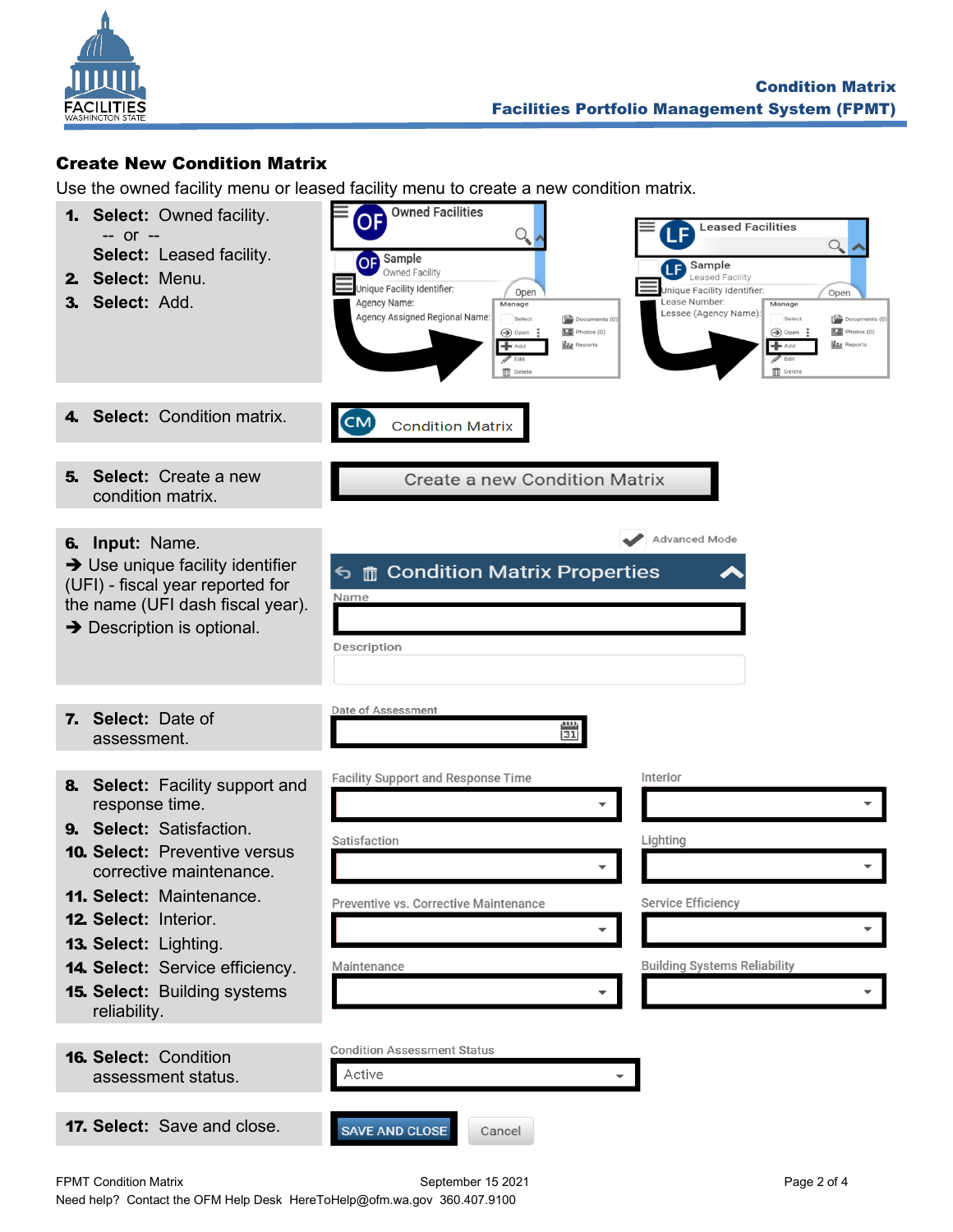



#### <span id="page-2-0"></span>Additional Information - Condition Assessment Score

When you create a [condition matrix,](#page-1-0) FPMT will automatically update the condition assessment score for the owned facility or leased facility using an average based on the data you provided in the condition matrix.

| Score $\rightarrow$<br>Description $\blacklozenge$ | 1 Superior                                                                                                                                                                                                                                                                                                                          | 2 Adequate                                                                                                                                                                                                                                                                                                                                                              | 3 Fair                                                                                                                                                                                                                                                                                                                                                                   | 4 Limited                                                                                                                                                                                                                                                                                                                                                                                                        | 5 Emergent<br><b>Services Only</b>                                                                                                                                                                                                                                                                                                                                                  |
|----------------------------------------------------|-------------------------------------------------------------------------------------------------------------------------------------------------------------------------------------------------------------------------------------------------------------------------------------------------------------------------------------|-------------------------------------------------------------------------------------------------------------------------------------------------------------------------------------------------------------------------------------------------------------------------------------------------------------------------------------------------------------------------|--------------------------------------------------------------------------------------------------------------------------------------------------------------------------------------------------------------------------------------------------------------------------------------------------------------------------------------------------------------------------|------------------------------------------------------------------------------------------------------------------------------------------------------------------------------------------------------------------------------------------------------------------------------------------------------------------------------------------------------------------------------------------------------------------|-------------------------------------------------------------------------------------------------------------------------------------------------------------------------------------------------------------------------------------------------------------------------------------------------------------------------------------------------------------------------------------|
| <b>Facility Support and</b><br>Response Time       | Able to respond to<br>virtually any type of<br>service; immediate<br>response.                                                                                                                                                                                                                                                      | Response to most<br>service needs.<br>including limited non-<br>maintenance<br>activities, is typically<br>in a week or less.                                                                                                                                                                                                                                           | Services available<br>only by reducing<br>maintenance, with<br>response times of<br>one month or less.                                                                                                                                                                                                                                                                   | Services available only<br>by reducing<br>maintenance, with<br>response times of one<br>year or less.                                                                                                                                                                                                                                                                                                            | Services not available<br>unless directed from<br>top administration;<br>none provided<br>except in emergencies.                                                                                                                                                                                                                                                                    |
| Satisfaction                                       | Proud of facilities;<br>have a high level of<br>trust for the facilities<br>organization.                                                                                                                                                                                                                                           | Satisfied with<br>facilities-related<br>services, usually<br>complimentary of<br>facilities staff.                                                                                                                                                                                                                                                                      | Accustomed to basic<br>level of facilities care.<br>Generally able to<br>perform mission<br>duties. Lack of pride<br>in physical<br>environment.                                                                                                                                                                                                                         | Generally critical of<br>cost, responsiveness<br>and quality of facilities<br>services.                                                                                                                                                                                                                                                                                                                          | Consistent customer<br>ridicule, mistrust of<br>facilities services.                                                                                                                                                                                                                                                                                                                |
| Preventive vs<br>Corrective<br>Maintenance         | 100%                                                                                                                                                                                                                                                                                                                                | 75-99%                                                                                                                                                                                                                                                                                                                                                                  | $50 - 74%$                                                                                                                                                                                                                                                                                                                                                               | 25-49%                                                                                                                                                                                                                                                                                                                                                                                                           | < 25%                                                                                                                                                                                                                                                                                                                                                                               |
| Maintenance                                        | All recommended<br>preventive<br>maintenance (PMs)<br>are scheduled and<br>performed on time.<br>Reactive<br>maintenance (spot re-<br>lamping and adjusting<br>door closers) is<br>minimized to the<br>unavoidable or<br>economical.<br>Emergencies (storms<br>or power outages) are<br>very infrequent and<br>handled efficiently. | A well-developed PM<br>program: most<br>required PMs are<br>done at a frequency<br>slightly less than per<br>defined schedule.<br>Appreciable reactive<br>maintenance required<br>due to systems<br>wearing out<br>prematurely and high<br>number of lamps<br>burning out.<br>Occasional<br>emergencies caused<br>by pump failures,<br>cooling system<br>failures, etc. | Reactive<br>maintenance<br>predominates due to<br>systems failing to<br>perform, especially<br>during harsh<br>seasonal peaks. An<br>effort still made at<br>PM: priority to<br>schedule as time and<br>manpower permit.<br>The high number of<br>emergencies (pump<br>failures, heating and<br>cooling system<br>failures) causes<br>reports to upper<br>administration | Worn-out systems<br>require manpower to<br>be scheduled to react<br>to systems that are<br>performing poorly or<br>not at all. Significant<br>time spent procuring<br>parts and services due<br>to the high number of<br>emergencies with<br>weekly reporting. PM<br>work possible consists<br>of simple tasks and is<br>done inconsistently<br>(filter changing,<br>greasing and fan belt<br>replacement, etc.) | No PM performed due<br>to more pressing<br>problems. Reactive<br>maintenance is a<br>necessity due to worn-<br>out systems (doors<br>won't lock, fans lock<br>up, HVAC systems<br>fail). Good emergency<br>response because of<br>skills gained in reacting<br>to frequent system<br>failures (no status<br>reporting, upper<br>administration is tired<br>of reading the reports). |
| Interior                                           | Like-new finishes.                                                                                                                                                                                                                                                                                                                  | Clean/crisp finishes.                                                                                                                                                                                                                                                                                                                                                   | Average finishes.                                                                                                                                                                                                                                                                                                                                                        | Dingy finishes.                                                                                                                                                                                                                                                                                                                                                                                                  | Neglected finishes.                                                                                                                                                                                                                                                                                                                                                                 |
| Lighting                                           | Bright and clean,<br>attractive lighting.                                                                                                                                                                                                                                                                                           | Bright and clean,<br>attractive lighting.                                                                                                                                                                                                                                                                                                                               | Small percentage of<br>lights out, generally<br>well lit and clean.                                                                                                                                                                                                                                                                                                      | Numerous lights out,<br>some missing<br>diffusers, secondary<br>areas dark.                                                                                                                                                                                                                                                                                                                                      | Dark, lots of shadows,<br>bulbs and diffusers<br>missing, cave-like,<br>damaged, hardware is<br>missing.                                                                                                                                                                                                                                                                            |